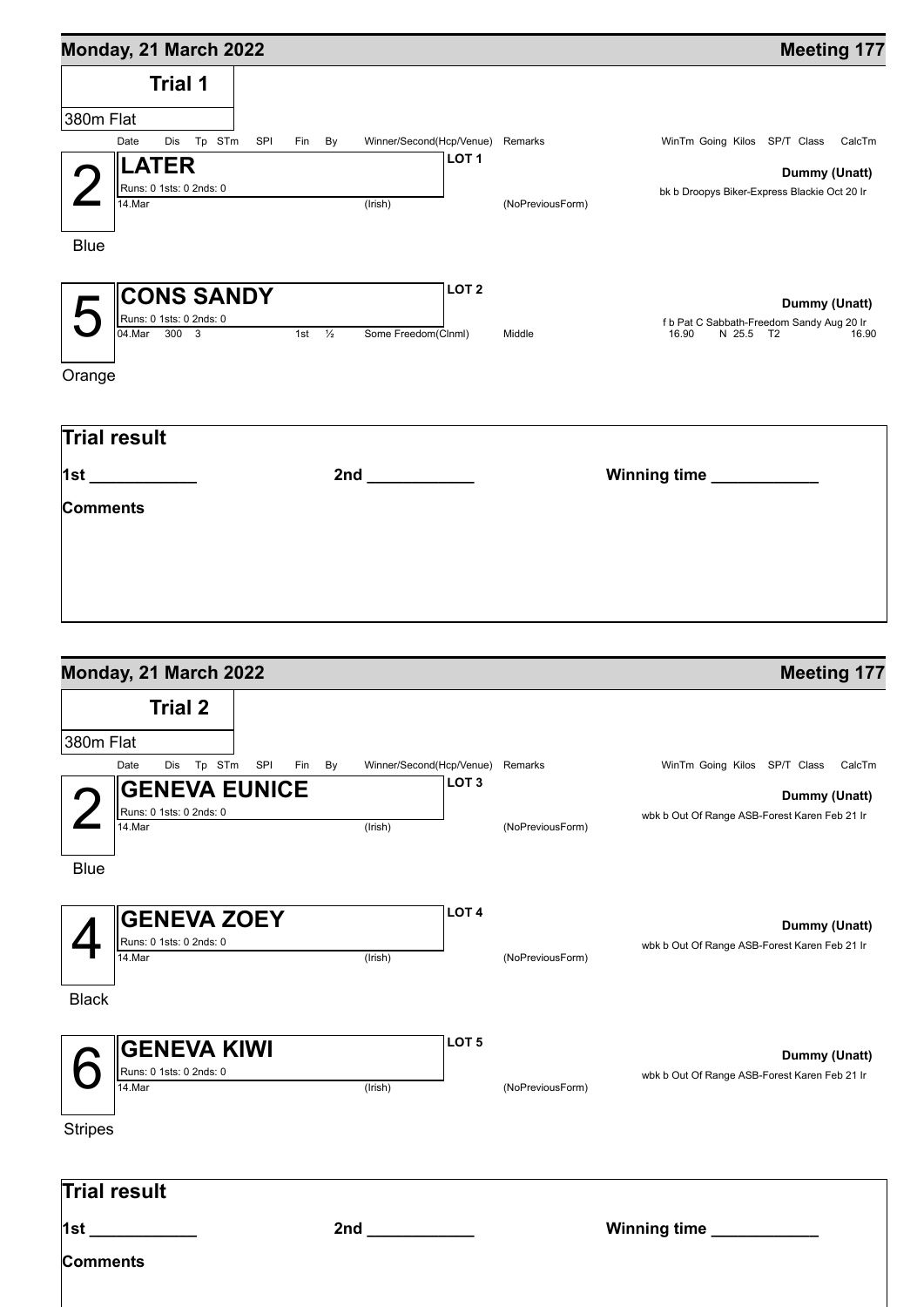| <b>Trial 3</b><br>Dis Tp STm<br>SPI<br>Date<br>Winner/Second(Hcp/Venue) Remarks<br>WinTm Going Kilos SP/T Class<br>Fin<br>By<br>CalcTm<br>LOT <sub>6</sub><br><b>BRICKS MATTIE</b><br>Dummy (Unatt)<br>Runs: 0 1sts: 0 2nds: 0<br>Bd d Dorotas Woo Hoo-Lissatouk Lady Sep 20 Ir<br>11.Mar<br>Fearmore Christy(Clnml)<br>525<br>$\overline{\mathbf{c}}$<br>2nd 11<br>Middle<br>30.20<br>-30 29.1<br>30.67<br>T2<br>21.Feb<br>525 2<br>$-30$ 29.5<br>Moanteen Linford(Thurl)<br>Middle<br>30.36<br>T <sub>2</sub><br>30.76<br>2nd<br>10<br>02.Feb<br>525 5<br>N 29.5 T2<br>2nd<br>Moanteen Jake(Lmrck)<br>Middle<br>30.74<br>31.44<br>10<br><b>Blue</b><br>LOT <sub>7</sub><br><b>FLOWERPOT TIGER</b><br>Dummy (Unatt)<br>Runs: 1 1sts: 0 2nds: 0<br>Bd d Springwell Nick-Howsyerdaymissus Oct 20 Ir<br>(Irish)<br>$01$ . Mar<br>(NoPreviousForm)<br><b>Stripes</b><br>Winning time<br>2nd and the control of the control of the control of the control of the control of the control of the control o | Monday, 21 March 2022 |  | <b>Meeting 177</b> |
|------------------------------------------------------------------------------------------------------------------------------------------------------------------------------------------------------------------------------------------------------------------------------------------------------------------------------------------------------------------------------------------------------------------------------------------------------------------------------------------------------------------------------------------------------------------------------------------------------------------------------------------------------------------------------------------------------------------------------------------------------------------------------------------------------------------------------------------------------------------------------------------------------------------------------------------------------------------------------------------------------|-----------------------|--|--------------------|
|                                                                                                                                                                                                                                                                                                                                                                                                                                                                                                                                                                                                                                                                                                                                                                                                                                                                                                                                                                                                      |                       |  |                    |
|                                                                                                                                                                                                                                                                                                                                                                                                                                                                                                                                                                                                                                                                                                                                                                                                                                                                                                                                                                                                      | 380m Flat             |  |                    |
|                                                                                                                                                                                                                                                                                                                                                                                                                                                                                                                                                                                                                                                                                                                                                                                                                                                                                                                                                                                                      |                       |  |                    |
|                                                                                                                                                                                                                                                                                                                                                                                                                                                                                                                                                                                                                                                                                                                                                                                                                                                                                                                                                                                                      |                       |  |                    |
|                                                                                                                                                                                                                                                                                                                                                                                                                                                                                                                                                                                                                                                                                                                                                                                                                                                                                                                                                                                                      |                       |  |                    |
|                                                                                                                                                                                                                                                                                                                                                                                                                                                                                                                                                                                                                                                                                                                                                                                                                                                                                                                                                                                                      |                       |  |                    |
|                                                                                                                                                                                                                                                                                                                                                                                                                                                                                                                                                                                                                                                                                                                                                                                                                                                                                                                                                                                                      |                       |  |                    |
|                                                                                                                                                                                                                                                                                                                                                                                                                                                                                                                                                                                                                                                                                                                                                                                                                                                                                                                                                                                                      |                       |  |                    |
|                                                                                                                                                                                                                                                                                                                                                                                                                                                                                                                                                                                                                                                                                                                                                                                                                                                                                                                                                                                                      |                       |  |                    |
|                                                                                                                                                                                                                                                                                                                                                                                                                                                                                                                                                                                                                                                                                                                                                                                                                                                                                                                                                                                                      |                       |  |                    |
|                                                                                                                                                                                                                                                                                                                                                                                                                                                                                                                                                                                                                                                                                                                                                                                                                                                                                                                                                                                                      |                       |  |                    |
|                                                                                                                                                                                                                                                                                                                                                                                                                                                                                                                                                                                                                                                                                                                                                                                                                                                                                                                                                                                                      |                       |  |                    |
|                                                                                                                                                                                                                                                                                                                                                                                                                                                                                                                                                                                                                                                                                                                                                                                                                                                                                                                                                                                                      |                       |  |                    |
|                                                                                                                                                                                                                                                                                                                                                                                                                                                                                                                                                                                                                                                                                                                                                                                                                                                                                                                                                                                                      |                       |  |                    |
|                                                                                                                                                                                                                                                                                                                                                                                                                                                                                                                                                                                                                                                                                                                                                                                                                                                                                                                                                                                                      |                       |  |                    |
|                                                                                                                                                                                                                                                                                                                                                                                                                                                                                                                                                                                                                                                                                                                                                                                                                                                                                                                                                                                                      | Trial result          |  |                    |
|                                                                                                                                                                                                                                                                                                                                                                                                                                                                                                                                                                                                                                                                                                                                                                                                                                                                                                                                                                                                      | $\vert$ 1st           |  |                    |
|                                                                                                                                                                                                                                                                                                                                                                                                                                                                                                                                                                                                                                                                                                                                                                                                                                                                                                                                                                                                      | Comments              |  |                    |
|                                                                                                                                                                                                                                                                                                                                                                                                                                                                                                                                                                                                                                                                                                                                                                                                                                                                                                                                                                                                      |                       |  |                    |
|                                                                                                                                                                                                                                                                                                                                                                                                                                                                                                                                                                                                                                                                                                                                                                                                                                                                                                                                                                                                      |                       |  |                    |
|                                                                                                                                                                                                                                                                                                                                                                                                                                                                                                                                                                                                                                                                                                                                                                                                                                                                                                                                                                                                      |                       |  |                    |
|                                                                                                                                                                                                                                                                                                                                                                                                                                                                                                                                                                                                                                                                                                                                                                                                                                                                                                                                                                                                      |                       |  |                    |
|                                                                                                                                                                                                                                                                                                                                                                                                                                                                                                                                                                                                                                                                                                                                                                                                                                                                                                                                                                                                      |                       |  |                    |

| Monday, 21 March 2022                                                                 |               |         |                                                      |                  | <b>Meeting 177</b>                                                                                   |
|---------------------------------------------------------------------------------------|---------------|---------|------------------------------------------------------|------------------|------------------------------------------------------------------------------------------------------|
| <b>Trial 4</b><br>380m Flat                                                           |               |         |                                                      |                  |                                                                                                      |
| Dis Tp STm<br>Date<br><b>CALS FLAIR</b><br>Runs: 1 1sts: 0 2nds: 0<br>01.Mar<br>White | SPI<br>Fin By | (Irish) | Winner/Second(Hcp/Venue) Remarks<br>LOT <sub>8</sub> | (NoPreviousForm) | WinTm Going Kilos SP/T Class<br>CalcTm<br>Dummy (Unatt)<br>BkW b Laughil Blake-Cals Talent Nov 20 Ir |
| <b>CALS SPICE</b><br>Runs: 1 1sts: 0 2nds: 0<br>$01$ . Mar<br><b>Stripes</b>          |               | (Irish) | LOT <sub>9</sub>                                     | (NoPreviousForm) | Dummy (Unatt)<br>Bk b Laughil Blake-Cals Talent Nov 20 Ir                                            |
| <b>Trial result</b><br><u> 1st_____________</u><br><b>Comments</b>                    |               |         |                                                      |                  | Winning time ___________                                                                             |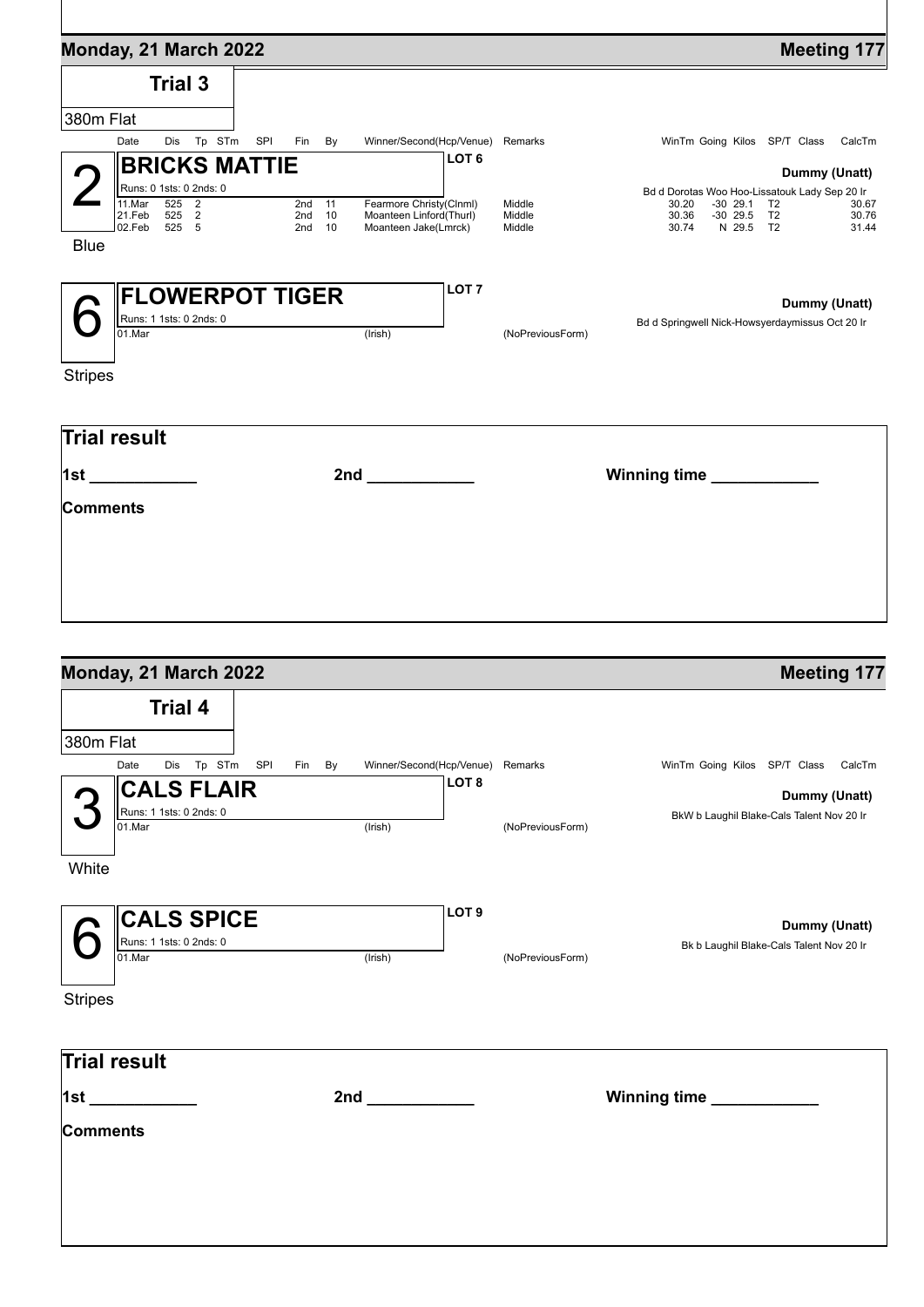| Monday, 21 March 2022                        |                                  | <b>Meeting 177</b>                   |
|----------------------------------------------|----------------------------------|--------------------------------------|
| <b>Trial 5</b>                               |                                  |                                      |
| 380m Flat                                    |                                  |                                      |
| Tp STm<br>SPI<br>Dis<br>Fin By<br>Date       | Winner/Second(Hcp/Venue) Remarks | WinTm Going Kilos SP/T Class CalcTm  |
| <b>EASY SEE JAY</b>                          | <b>LOT 10</b>                    | Dummy (Unatt)                        |
| Runs: 1 1sts: 0 2nds: 0                      |                                  | Bd d Pat C Sabbath-Easy On Jan 21 Ir |
| 01.Mar<br>(Irish)                            | (NoPreviousForm)                 |                                      |
|                                              |                                  |                                      |
| <b>Blue</b>                                  |                                  |                                      |
|                                              | <b>LOT 11</b>                    |                                      |
| <b>SPRINGVIEW ZOE</b>                        |                                  | Dummy (Unatt)                        |
| Runs: 1 1sts: 0 2nds: 0<br>01.Mar<br>(Irish) | (NoPreviousForm)                 | Bk b Pat C Sabbath-Easy On Jan 21 Ir |
|                                              |                                  |                                      |
| Orange                                       |                                  |                                      |
|                                              |                                  |                                      |
| <b>Trial result</b>                          |                                  |                                      |
|                                              |                                  |                                      |
| 1st _____________                            |                                  | Winning time                         |
| Comments                                     |                                  |                                      |
|                                              |                                  |                                      |
|                                              |                                  |                                      |
|                                              |                                  |                                      |
|                                              |                                  |                                      |
|                                              |                                  |                                      |
|                                              |                                  |                                      |
| Monday, 21 March 2022                        |                                  | <b>Meeting 177</b>                   |
| <b>Trial 6</b>                               |                                  |                                      |
|                                              |                                  |                                      |
| 380m Flat                                    |                                  |                                      |
| Date<br>Dis Tp STm SPI<br>By<br>Fin          | Winner/Second(Hcp/Venue) Remarks | WinTm Going Kilos SP/T Class CalcTm  |

|                | Date<br>Dis<br>STm<br>Tp                                   | Fin<br><b>SPI</b><br>By | Winner/Second(Hcp/Venue) |               | Remarks          | WinTm Going Kilos | SP/T Class<br>CalcTn                                        |
|----------------|------------------------------------------------------------|-------------------------|--------------------------|---------------|------------------|-------------------|-------------------------------------------------------------|
|                | <b>DROOPYS CLEVER</b><br>Runs: 1 1sts: 0 2nds: 0<br>01.Mar |                         | (Irish)                  | <b>LOT 12</b> | (NoPreviousForm) |                   | Dummy (Unatt)<br>Bk d Droopys Noah-Droopys Sylvia Oct 20 Ir |
| White          |                                                            |                         |                          |               |                  |                   |                                                             |
|                | <b>DROOPYS SONATA</b><br>Runs: 1 1sts: 0 2nds: 0<br>01.Mar |                         | (Irish)                  | <b>LOT 13</b> | (NoPreviousForm) |                   | Dummy (Unatt)<br>Bk b Burgess Bucks-Droopys Talia Oct 20 Ir |
| <b>Stripes</b> |                                                            |                         |                          |               |                  |                   |                                                             |
|                | <b>Trial result</b>                                        |                         |                          |               |                  |                   |                                                             |

| <b>Trial result</b> |     |                           |
|---------------------|-----|---------------------------|
| 1st                 | 2nd | Winning time ____________ |
| <b>Comments</b>     |     |                           |
|                     |     |                           |
|                     |     |                           |
|                     |     |                           |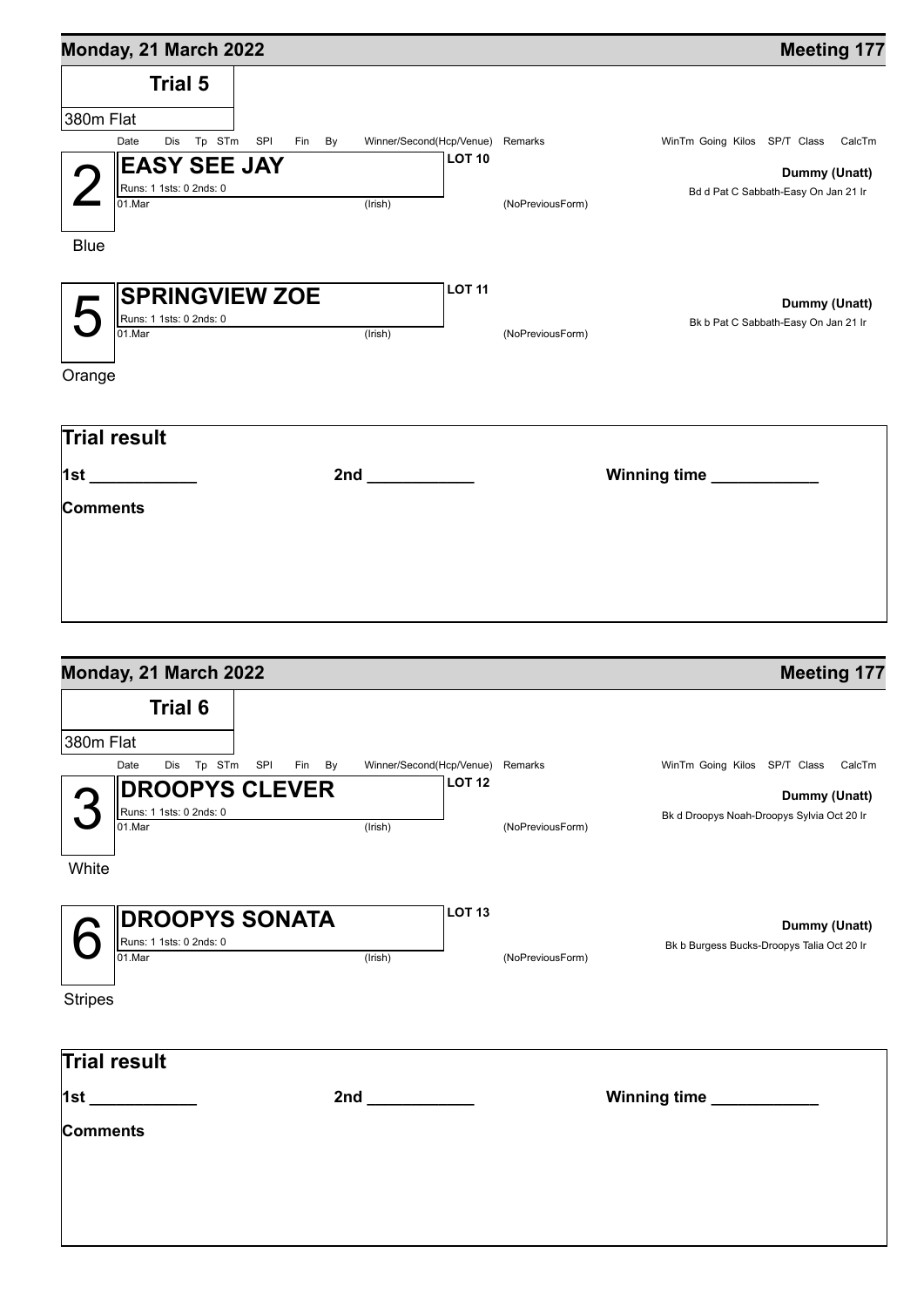| Monday, 21 March 2022                |                                                                                                                                                                                                                               |                                  | <b>Meeting 177</b>                                               |
|--------------------------------------|-------------------------------------------------------------------------------------------------------------------------------------------------------------------------------------------------------------------------------|----------------------------------|------------------------------------------------------------------|
| Trial 7                              |                                                                                                                                                                                                                               |                                  |                                                                  |
| 380m Flat                            |                                                                                                                                                                                                                               |                                  |                                                                  |
| Dis Tp STm SPI<br>Date               | Fin By                                                                                                                                                                                                                        | Winner/Second(Hcp/Venue) Remarks | WinTm Going Kilos SP/T Class CalcTm                              |
| <b>CUSHIE BLAKO</b>                  |                                                                                                                                                                                                                               | <b>LOT 14</b>                    | Dummy (Unatt)                                                    |
| Runs: 0 1sts: 0 2nds: 0              |                                                                                                                                                                                                                               |                                  | Bk d Laughil Blake-Suzies Daisy Dec 20 Ir                        |
| $525$ 5<br>03.Mar<br>350 2<br>10.Feb | 1st Dis<br>Niamh Supreme(Ennsc)<br>2nd $3\frac{1}{2}$<br>Cushie Jade(Ennsc)                                                                                                                                                   | Middle<br>Middle                 | 30.20<br>$-20$ 32.2 T2<br>30.00<br>19.61 -10 32.2 T2<br>19.75    |
| <b>Blue</b>                          |                                                                                                                                                                                                                               |                                  |                                                                  |
| <b>NEON ON MOON</b>                  |                                                                                                                                                                                                                               | <b>LOT 15</b>                    |                                                                  |
| Runs: 0 1sts: 0 2nds: 0              |                                                                                                                                                                                                                               |                                  | Dummy (Unatt)<br>Bk b Droopys Sydney-Distant Lucy Oct 20 Ir      |
| 17.Jan<br>525 6<br>325 5<br>10.Jan   | 2nd Hd<br>Size Ten(Trlee)<br>$1st$ 2<br>Coom Bella(Triee)                                                                                                                                                                     | Middle<br>Middle                 | $30.72$ $-10$ $30.4$ T3<br>30.63<br>-5 30.8 T3<br>18.80<br>18.75 |
| <b>Black</b>                         |                                                                                                                                                                                                                               |                                  |                                                                  |
|                                      |                                                                                                                                                                                                                               |                                  |                                                                  |
| <b>Trial result</b>                  |                                                                                                                                                                                                                               |                                  |                                                                  |
| 1st _____________                    | 2nd and the control of the control of the control of the control of the control of the control of the control of the control of the control of the control of the control of the control of the control of the control of the |                                  | Winning time ___________                                         |
| Comments                             |                                                                                                                                                                                                                               |                                  |                                                                  |
|                                      |                                                                                                                                                                                                                               |                                  |                                                                  |
|                                      |                                                                                                                                                                                                                               |                                  |                                                                  |
|                                      |                                                                                                                                                                                                                               |                                  |                                                                  |
|                                      |                                                                                                                                                                                                                               |                                  |                                                                  |
|                                      |                                                                                                                                                                                                                               |                                  |                                                                  |
|                                      |                                                                                                                                                                                                                               |                                  |                                                                  |

| <b>Trial 8</b><br>380m Flat<br>Dis Tp STm SPI<br>Date<br>Winner/Second(Hcp/Venue) Remarks<br>WinTm Going Kilos SP/T Class CalcTm<br>Fin By<br><b>LOT 16</b><br><b>YOUNG TED</b><br>Dummy (Unatt)<br>Runs: 0 1sts: 0 2nds: 0<br>bk d Crash-Maytown Bard Nov 20 Ir<br>14.Mar<br>(Irish)<br>(NoPreviousForm)<br>White<br><b>LOT 17</b><br><b>TO THE FOUR</b><br>Dummy (Unatt)<br>Runs: 0 1sts: 0 2nds: 0<br>bk b Crash -Maytown Bard Nov 20 Ir<br>$14$ . Mar<br>(Irish)<br>(NoPreviousForm)<br><b>Stripes</b><br><b>Trial result</b><br>Winning time | Monday, 21 March 2022 |  | <b>Meeting 177</b> |
|---------------------------------------------------------------------------------------------------------------------------------------------------------------------------------------------------------------------------------------------------------------------------------------------------------------------------------------------------------------------------------------------------------------------------------------------------------------------------------------------------------------------------------------------------|-----------------------|--|--------------------|
|                                                                                                                                                                                                                                                                                                                                                                                                                                                                                                                                                   |                       |  |                    |
|                                                                                                                                                                                                                                                                                                                                                                                                                                                                                                                                                   |                       |  |                    |
|                                                                                                                                                                                                                                                                                                                                                                                                                                                                                                                                                   |                       |  |                    |
|                                                                                                                                                                                                                                                                                                                                                                                                                                                                                                                                                   |                       |  |                    |
|                                                                                                                                                                                                                                                                                                                                                                                                                                                                                                                                                   |                       |  |                    |
|                                                                                                                                                                                                                                                                                                                                                                                                                                                                                                                                                   |                       |  |                    |
|                                                                                                                                                                                                                                                                                                                                                                                                                                                                                                                                                   |                       |  |                    |
|                                                                                                                                                                                                                                                                                                                                                                                                                                                                                                                                                   |                       |  |                    |
|                                                                                                                                                                                                                                                                                                                                                                                                                                                                                                                                                   |                       |  |                    |
|                                                                                                                                                                                                                                                                                                                                                                                                                                                                                                                                                   |                       |  |                    |
|                                                                                                                                                                                                                                                                                                                                                                                                                                                                                                                                                   |                       |  |                    |
|                                                                                                                                                                                                                                                                                                                                                                                                                                                                                                                                                   |                       |  |                    |
|                                                                                                                                                                                                                                                                                                                                                                                                                                                                                                                                                   |                       |  |                    |
|                                                                                                                                                                                                                                                                                                                                                                                                                                                                                                                                                   |                       |  |                    |
|                                                                                                                                                                                                                                                                                                                                                                                                                                                                                                                                                   |                       |  |                    |
|                                                                                                                                                                                                                                                                                                                                                                                                                                                                                                                                                   |                       |  |                    |
|                                                                                                                                                                                                                                                                                                                                                                                                                                                                                                                                                   |                       |  |                    |
|                                                                                                                                                                                                                                                                                                                                                                                                                                                                                                                                                   | <b>Comments</b>       |  |                    |
|                                                                                                                                                                                                                                                                                                                                                                                                                                                                                                                                                   |                       |  |                    |
|                                                                                                                                                                                                                                                                                                                                                                                                                                                                                                                                                   |                       |  |                    |
|                                                                                                                                                                                                                                                                                                                                                                                                                                                                                                                                                   |                       |  |                    |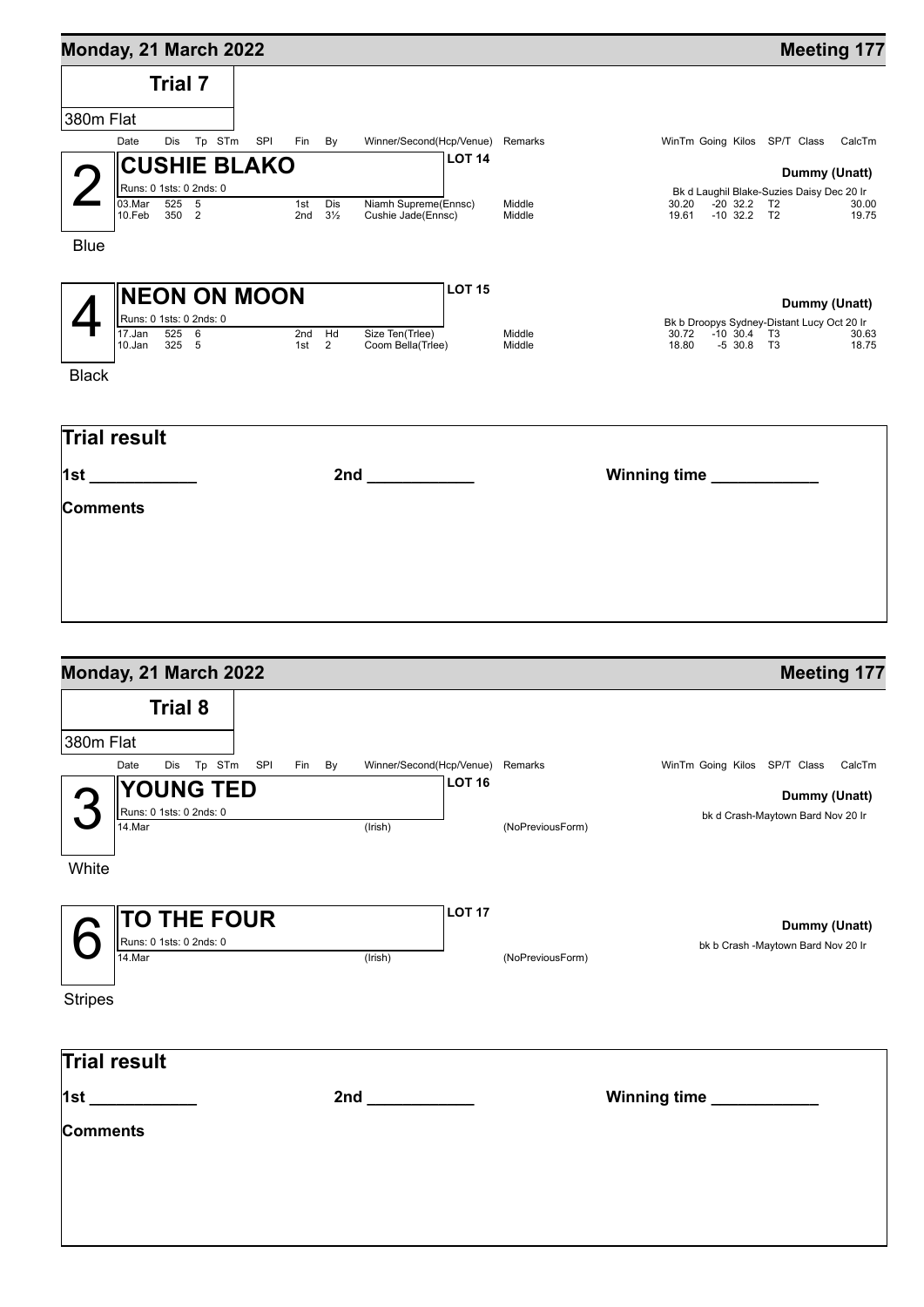| Monday, 21 March 2022 |                         |                |                |              |                        |            |                      |                                              |                        |                                           |                          |                                  |                                  | <b>Meeting 177</b> |
|-----------------------|-------------------------|----------------|----------------|--------------|------------------------|------------|----------------------|----------------------------------------------|------------------------|-------------------------------------------|--------------------------|----------------------------------|----------------------------------|--------------------|
|                       |                         | <b>Trial 9</b> |                |              |                        |            |                      |                                              |                        |                                           |                          |                                  |                                  |                    |
| 380m Flat             |                         |                |                |              |                        |            |                      |                                              |                        |                                           |                          |                                  |                                  |                    |
|                       | Date                    | Dis            | Tp             | STm          | SPI                    | Fin        | By                   | Winner/Second(Hcp/Venue)                     | Remarks                | WinTm Going Kilos                         |                          |                                  | SP/T Class                       | CalcTm             |
|                       |                         |                |                |              | <b>THE BLUE LAGOON</b> |            |                      | LOT <sub>18</sub>                            |                        |                                           |                          |                                  |                                  | Dummy (Unatt)      |
|                       | Runs: 4 1sts: 0 2nds: 0 |                |                |              |                        |            |                      |                                              |                        | Be d Jaytee Dutch-Dalcash Veeva Sep 19 Ir |                          |                                  |                                  |                    |
|                       | 11.Feb                  | 525            |                | 4.32         | 3122                   | 5th        | 5                    | Blastoff Harry(Kknny)                        | Bmp1, Crd3             | 30.04                                     | $-30$ 31.8               | 5/1                              | A2                               | 30.09              |
|                       | 12.Nov<br>05.Nov        | 525<br>525     | $\overline{2}$ | 4.31<br>4.31 | 1111<br>1111           | 1st<br>2nd | Sh<br>3              | Gwan Pudo(Kknny)<br>Carrigeen Wren(Kknny)    | FAw, ALed<br>FAw, EvCh | 29.28<br>29.12                            | $-20$ 31.4<br>$-20$ 31.4 | 5/2<br>5/4                       | A <sub>3</sub><br>A <sub>3</sub> | 29.08<br>29.13     |
| <b>Blue</b>           | 06.Aug                  | 525            | 4              | 4.25         | 1111                   | 1st        | $2\frac{1}{2}$       | Flaminmoneybags(Kknny)                       | QAw, ALed              | 29.22                                     | $-30$ 31.4               | 5/2                              | A4                               | 28.92              |
|                       |                         |                |                |              | <b>FLOMUR SARAH</b>    |            |                      | <b>LOT 19</b>                                |                        |                                           |                          |                                  |                                  | Dummy (Unatt)      |
|                       | Runs: 0 1sts: 0 2nds: 0 |                |                |              |                        |            |                      |                                              |                        | Bk b Laughil Blake-Flomur Jodi Sep 20 Ir  |                          |                                  |                                  |                    |
|                       | 23.Feb<br>19.Jan        | 300<br>525     | 2<br>2         |              |                        | 2nd<br>2nd | 10<br>$5\frac{1}{2}$ | Blackstone Dylan(Kknny)<br>Ascot Ella(Kknny) | Middle<br>Middle       | 17.20<br>30.52                            | $-15$ 29.1<br>$-30$ 29.1 | T <sub>2</sub><br>T <sub>2</sub> |                                  | 17.15<br>30.60     |

| <b>Trial result</b> |                           |
|---------------------|---------------------------|
| 1st _____________   | Winning time ____________ |
| <b>Comments</b>     |                           |
|                     |                           |
|                     |                           |
|                     |                           |

Orange

| Monday, 21 March 2022   |                                                                                                                |               |                  | <b>Meeting 177</b>                             |
|-------------------------|----------------------------------------------------------------------------------------------------------------|---------------|------------------|------------------------------------------------|
| <b>Trial 10</b>         |                                                                                                                |               |                  |                                                |
| 380m Flat               |                                                                                                                |               |                  |                                                |
| Dis Tp STm SPI<br>Date  | Winner/Second(Hcp/Venue) Remarks<br>Fin By                                                                     |               |                  | WinTm Going Kilos SP/T Class<br>CalcTm         |
| <b>DROOPYS FLOTUS</b>   |                                                                                                                | <b>LOT 20</b> |                  | Dummy (Unatt)                                  |
| Runs: 0 1sts: 0 2nds: 0 |                                                                                                                |               |                  | bk b Dorotas Wildcat-Classic Valerie Aug 20 Ir |
| 14.Mar                  | (Irish)                                                                                                        |               | (NoPreviousForm) |                                                |
| <b>Blue</b>             |                                                                                                                |               |                  |                                                |
|                         |                                                                                                                |               |                  |                                                |
|                         | <b>DROOPYS MARLENE</b>                                                                                         | <b>LOT 21</b> |                  |                                                |
| Runs: 1 1sts: 0 2nds: 0 |                                                                                                                |               |                  | Dummy (Unatt)                                  |
| $01$ . Mar              | (Irish)                                                                                                        |               | (NoPreviousForm) | Bk b Droopys Noah-Droopys Sylvia Oct 20 Ir     |
|                         |                                                                                                                |               |                  |                                                |
| Orange                  |                                                                                                                |               |                  |                                                |
|                         |                                                                                                                |               |                  |                                                |
| Trial result            |                                                                                                                |               |                  |                                                |
|                         |                                                                                                                |               |                  |                                                |
| 1st ____________        | 2nd and the state of the state of the state of the state of the state of the state of the state of the state o |               |                  | Winning time                                   |
| <b>Comments</b>         |                                                                                                                |               |                  |                                                |
|                         |                                                                                                                |               |                  |                                                |
|                         |                                                                                                                |               |                  |                                                |
|                         |                                                                                                                |               |                  |                                                |
|                         |                                                                                                                |               |                  |                                                |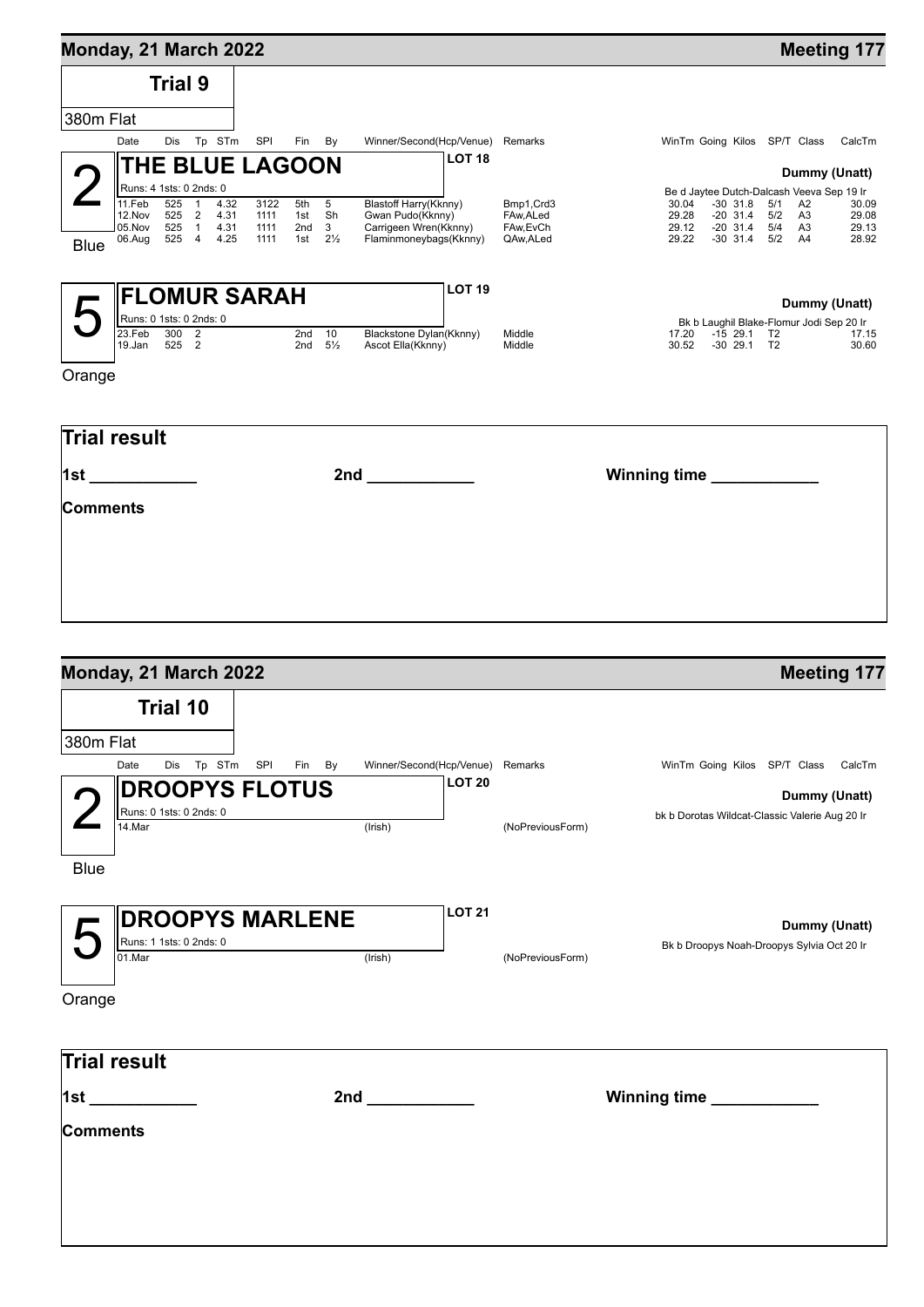| Monday, 21 March 2022                             |                        | <b>Meeting 177</b>                                                                                                                                                                                                             |                                                         |
|---------------------------------------------------|------------------------|--------------------------------------------------------------------------------------------------------------------------------------------------------------------------------------------------------------------------------|---------------------------------------------------------|
| <b>Trial 11</b>                                   |                        |                                                                                                                                                                                                                                |                                                         |
| 380m Flat                                         |                        |                                                                                                                                                                                                                                |                                                         |
| Date<br>Dis Tp STm SPI                            | Fin By                 | Winner/Second(Hcp/Venue) Remarks                                                                                                                                                                                               | WinTm Going Kilos SP/T Class CalcTm                     |
| <b>CUSHIE POLLY</b>                               |                        | <b>LOT 22</b>                                                                                                                                                                                                                  | Dummy (Unatt)                                           |
| Runs: 0 1sts: 0 2nds: 0                           |                        |                                                                                                                                                                                                                                | WBk b Soul-Piercestown Lisa Nov 20 Ir                   |
| 10.Mar 525 3 3.32                                 | 1st Dis                | Niamh Supreme(Ennsc)<br>Middle                                                                                                                                                                                                 | $-20$ 26.8 T2<br>30.32<br>30.12                         |
| <b>Blue</b>                                       |                        |                                                                                                                                                                                                                                |                                                         |
| <b>SIZE TEN</b>                                   |                        | <b>LOT 23</b>                                                                                                                                                                                                                  | Dummy (Unatt)                                           |
| Runs: 0 1sts: 0 2nds: 0                           |                        |                                                                                                                                                                                                                                | Bd b Droopys Sydney-Emmas Dream Oct 20 Ir               |
| $\overline{17.$ Jan<br>$525$ 1<br>325 2<br>10.Jan | 1st $Hd$<br>$2nd \t 6$ | Neon On Moon(Triee)<br>Middle<br>Middle<br>Neon Sydney(Trlee)                                                                                                                                                                  | 30.72 -10 30.0 T3<br>30.62<br>18.42 -5 30.0 T2<br>18.79 |
| Orange                                            |                        |                                                                                                                                                                                                                                |                                                         |
| Trial result                                      |                        |                                                                                                                                                                                                                                |                                                         |
| 1st ____________                                  |                        | 2nd and the contract of the contract of the contract of the contract of the contract of the contract of the contract of the contract of the contract of the contract of the contract of the contract of the contract of the co | Winning time ____________                               |
| Comments                                          |                        |                                                                                                                                                                                                                                |                                                         |
|                                                   |                        |                                                                                                                                                                                                                                |                                                         |
|                                                   |                        |                                                                                                                                                                                                                                |                                                         |
|                                                   |                        |                                                                                                                                                                                                                                |                                                         |
|                                                   |                        |                                                                                                                                                                                                                                |                                                         |
|                                                   |                        |                                                                                                                                                                                                                                |                                                         |
|                                                   |                        |                                                                                                                                                                                                                                |                                                         |

| Monday, 21 March 2022                 |        |                                                                                                                |               |                  | <b>Meeting 177</b>                          |
|---------------------------------------|--------|----------------------------------------------------------------------------------------------------------------|---------------|------------------|---------------------------------------------|
| <b>Trial 12</b>                       |        |                                                                                                                |               |                  |                                             |
| 380m Flat                             |        |                                                                                                                |               |                  |                                             |
| Dis Tp STm SPI<br>Date                | Fin By | Winner/Second(Hcp/Venue) Remarks                                                                               |               |                  | WinTm Going Kilos SP/T Class<br>CalcTm      |
| <b>EASY CHUCK</b>                     |        |                                                                                                                | <b>LOT 24</b> |                  | Dummy (Unatt)                               |
| Runs: 1 1sts: 0 2nds: 0               |        |                                                                                                                |               |                  | LtBd d Kinloch Brae-Endurance Uk Dec 20 Ir  |
| 01.Mar                                |        | (Irish)                                                                                                        |               | (NoPreviousForm) |                                             |
|                                       |        |                                                                                                                |               |                  |                                             |
| <b>Blue</b>                           |        |                                                                                                                |               |                  |                                             |
|                                       |        |                                                                                                                | <b>LOT 25</b> |                  |                                             |
| <b>SO BEYOND</b>                      |        |                                                                                                                |               |                  | Dummy (Unatt)                               |
| Runs: 0 1sts: 0 2nds: 0<br>$14$ . Mar |        | (Irish)                                                                                                        |               | (NoPreviousForm) | bk b Ballymac Bolger-Shes A Dream Feb 21 Ir |
|                                       |        |                                                                                                                |               |                  |                                             |
| Orange                                |        |                                                                                                                |               |                  |                                             |
|                                       |        |                                                                                                                |               |                  |                                             |
|                                       |        |                                                                                                                |               |                  |                                             |
| Trial result                          |        |                                                                                                                |               |                  |                                             |
| 1st _                                 |        | 2nd and the state of the state of the state of the state of the state of the state of the state of the state o |               |                  | Winning time ___________                    |
| Comments                              |        |                                                                                                                |               |                  |                                             |
|                                       |        |                                                                                                                |               |                  |                                             |
|                                       |        |                                                                                                                |               |                  |                                             |
|                                       |        |                                                                                                                |               |                  |                                             |
|                                       |        |                                                                                                                |               |                  |                                             |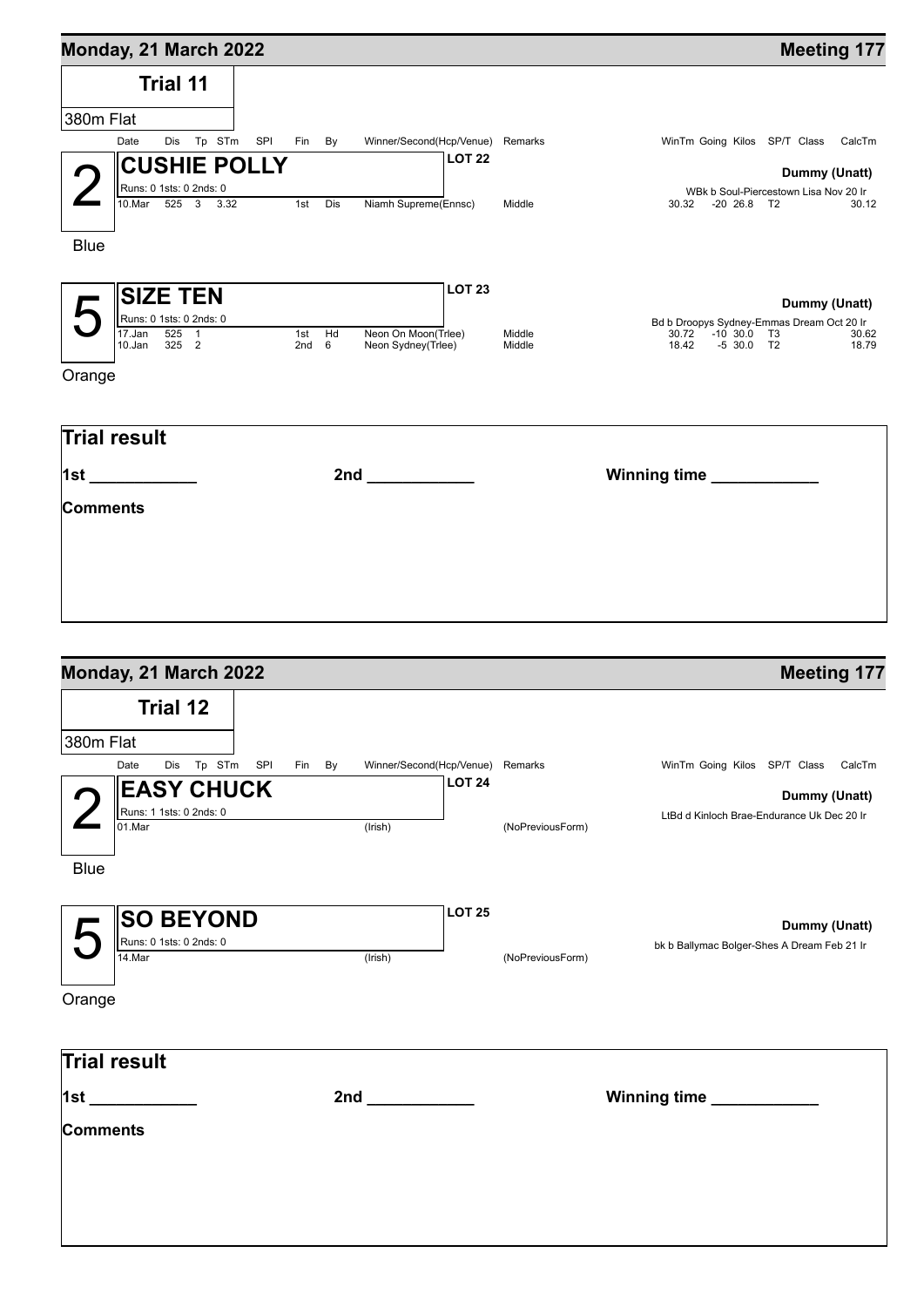| Monday, 21 March 2022                 |                                            |                  | <b>Meeting 177</b>                               |
|---------------------------------------|--------------------------------------------|------------------|--------------------------------------------------|
| <b>Trial 13</b>                       |                                            |                  |                                                  |
| 380m Flat                             |                                            |                  |                                                  |
| Dis Tp STm SPI<br>Date                | Winner/Second(Hcp/Venue) Remarks<br>Fin By |                  | WinTm Going Kilos SP/T Class CalcTm              |
| <b>BAUNANISKA MURT</b>                | <b>LOT 26</b>                              |                  | Dummy (Unatt)                                    |
| Runs: 1 1sts: 0 2nds: 0               |                                            |                  | BkW d Ballymac Bolger-Droopys Elegance Oct 20 Ir |
| $01$ . Mar                            | $($ lrish $)$                              | (NoPreviousForm) |                                                  |
| <b>Blue</b>                           |                                            |                  |                                                  |
|                                       |                                            |                  |                                                  |
|                                       | <b>LOT 27</b>                              |                  |                                                  |
| <b>FLOWERPOT FIRE</b>                 |                                            |                  | Dummy (Unatt)                                    |
| Runs: 1 1sts: 0 2nds: 0<br>$01$ . Mar | (Irish)                                    | (NoPreviousForm) | WBe d Springwell Nick-Howsyerdaymissus Oct 20 Ir |
|                                       |                                            |                  |                                                  |
| Orange                                |                                            |                  |                                                  |
|                                       |                                            |                  |                                                  |
| <b>Trial result</b>                   |                                            |                  |                                                  |
|                                       |                                            |                  |                                                  |
| 1st ____________                      | $2nd$ 2nd                                  |                  | Winning time __________                          |
| Comments                              |                                            |                  |                                                  |
|                                       |                                            |                  |                                                  |
|                                       |                                            |                  |                                                  |
|                                       |                                            |                  |                                                  |
|                                       |                                            |                  |                                                  |
|                                       |                                            |                  |                                                  |

|                 | Monday, 21 March 2022             |                     |                                   |      |                         |                   |                                       |                                                                      |                             |                                                                                  | <b>Meeting 177</b>                                                                              |
|-----------------|-----------------------------------|---------------------|-----------------------------------|------|-------------------------|-------------------|---------------------------------------|----------------------------------------------------------------------|-----------------------------|----------------------------------------------------------------------------------|-------------------------------------------------------------------------------------------------|
|                 |                                   | <b>Trial 14</b>     |                                   |      |                         |                   |                                       |                                                                      |                             |                                                                                  |                                                                                                 |
| 380m Flat       |                                   |                     |                                   |      |                         |                   |                                       |                                                                      |                             |                                                                                  |                                                                                                 |
|                 | Date                              | Dis                 | Tp STm                            |      | SPI                     |                   | Fin By                                | Winner/Second(Hcp/Venue) Remarks                                     |                             | WinTm Going Kilos SP/T Class                                                     | CalcTm                                                                                          |
|                 |                                   |                     |                                   |      | <b>RYEDALE COWBOY</b>   |                   |                                       | <b>LOT 28</b>                                                        |                             |                                                                                  | Dummy (Unatt)                                                                                   |
|                 | Runs: 0 1sts: 0 2nds: 0           |                     |                                   |      |                         |                   |                                       |                                                                      |                             |                                                                                  |                                                                                                 |
|                 | 19.Feb<br>24.Jan<br>18.Jan        | 525<br>525<br>330 6 | $\overline{4}$<br>$5\overline{)}$ | 1.86 | 4466                    | 6th<br>1st<br>2nd | 21<br>$\overline{1}$<br>$\frac{1}{2}$ | Double Change(Thurl)<br>Lexinston Ave(Thurl)<br>Lexinston Ave(Thurl) | EvAw,Fd<br>Middle<br>Middle | $-30$ 32.3<br>29.75<br>$-30$ 32.3<br>30.62<br>18.65<br>$-10$ 31.8 T <sub>2</sub> | bd d Kinloch Brae-Kalarika May 20 Ir<br>4/1<br>ON <sub>3</sub><br>30.92<br>T2<br>30.32<br>18.58 |
| <b>Blue</b>     |                                   |                     |                                   |      |                         |                   |                                       |                                                                      |                             |                                                                                  |                                                                                                 |
| Orange          | Runs: 0 1sts: 0 2nds: 0<br>09.Feb |                     |                                   |      | <b>ELLIES TEDDYBEAR</b> |                   |                                       | <b>LOT 29</b><br>(Irish)                                             | (NoPreviousForm)            | Bk b Judicial Post-Coolavanny Park Jul 20 Ir                                     | Dummy (Unatt)                                                                                   |
|                 | Trial result                      |                     |                                   |      |                         |                   |                                       |                                                                      |                             |                                                                                  |                                                                                                 |
| 1st             |                                   |                     |                                   |      |                         |                   |                                       | 2nd                                                                  |                             | Winning time                                                                     |                                                                                                 |
| <b>Comments</b> |                                   |                     |                                   |      |                         |                   |                                       |                                                                      |                             |                                                                                  |                                                                                                 |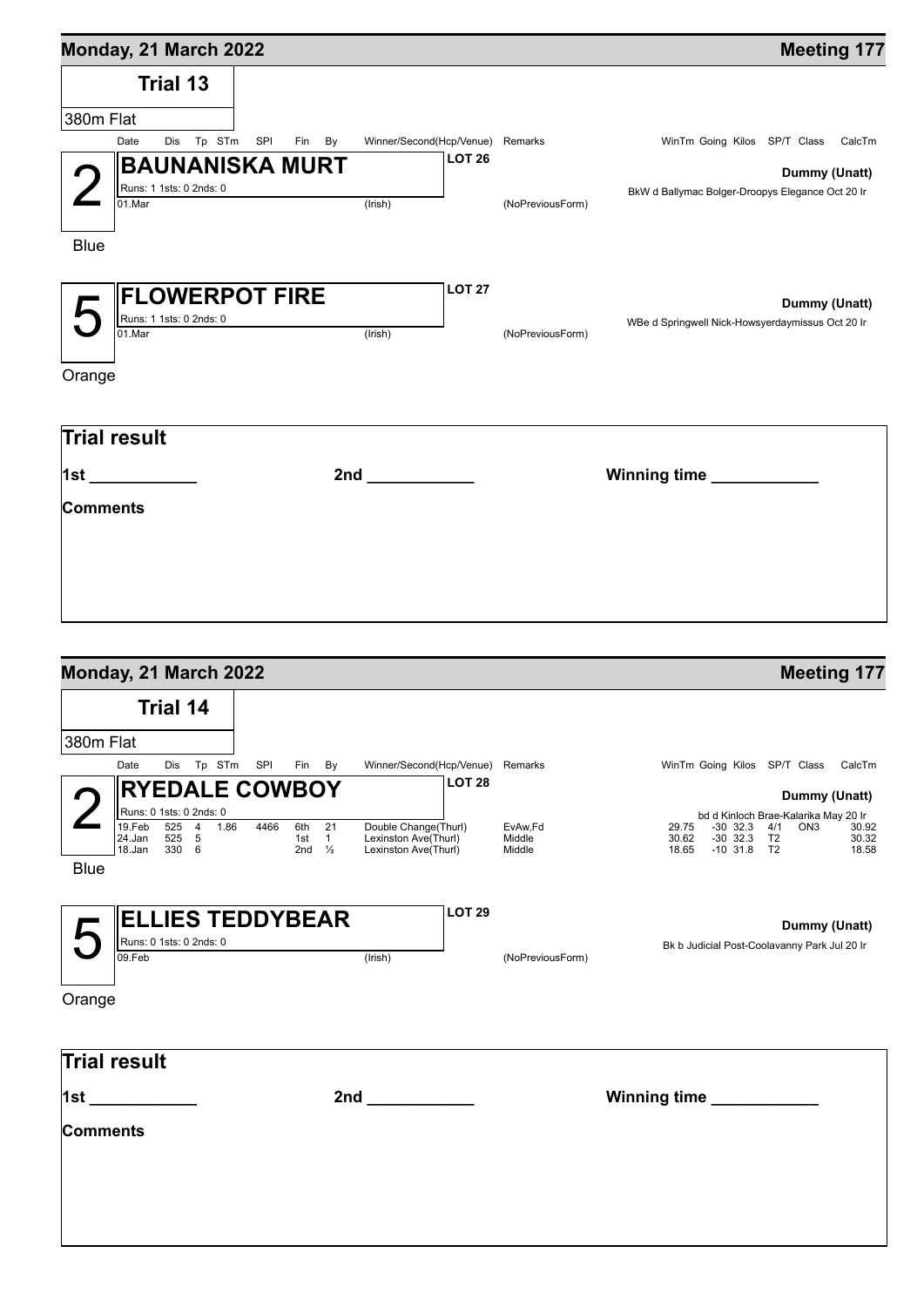| Monday, 21 March 2022                            |                                                                             |                                                                                             | <b>Meeting 177</b> |
|--------------------------------------------------|-----------------------------------------------------------------------------|---------------------------------------------------------------------------------------------|--------------------|
| <b>Trial 15</b>                                  |                                                                             |                                                                                             |                    |
| 380m Flat                                        |                                                                             |                                                                                             |                    |
| Dis Tp STm SPI<br>Date                           | Winner/Second(Hcp/Venue) Remarks<br>Fin By                                  | WinTm Going Kilos SP/T Class CalcTm                                                         |                    |
| Runs: 1 1sts: 0 2nds: 0<br>01.Mar                | <b>LOT 30</b><br><b>DROOPYS GUDTHING</b><br>(Irish)                         | Bk d Dorotas Wildcat-Classic Valerie Aug 20 Ir<br>(NoPreviousForm)                          | Dummy (Unatt)      |
| White                                            |                                                                             |                                                                                             |                    |
| <b>DROOPYS TACTIC</b><br>Runs: 0 1sts: 0 2nds: 0 | <b>LOT 31</b>                                                               | WBk d Tullymurry Act-Droopys Saga Jun 20 Ir                                                 | Dummy (Unatt)      |
| 23.Feb<br>$300 \overline{4}$<br>525 4<br>16.Feb  | $2nd \t1$<br>Blacklabel Star(Kknny)<br>Knockdrinna Puma(Kknny)<br>$2nd \t1$ | (IrishTrial)<br>16.91<br>-15 30.5 T2<br><b>RIsMid</b><br>29.87<br>$-30$ 30.9 T <sub>2</sub> | 16.83<br>29.64     |
| <b>Stripes</b>                                   |                                                                             |                                                                                             |                    |
| <b>Trial result</b>                              |                                                                             |                                                                                             |                    |
| 1st ___________                                  |                                                                             | Winning time                                                                                |                    |
| <b>Comments</b>                                  |                                                                             |                                                                                             |                    |
|                                                  |                                                                             |                                                                                             |                    |
|                                                  |                                                                             |                                                                                             |                    |
|                                                  |                                                                             |                                                                                             |                    |
|                                                  |                                                                             |                                                                                             |                    |
| Monday, 21 March 2022                            |                                                                             |                                                                                             | <b>Meeting 177</b> |

|                            |                  | <b>Trial 16</b> |                         |                    |            |                     |                                    |                  |                                                                                     |
|----------------------------|------------------|-----------------|-------------------------|--------------------|------------|---------------------|------------------------------------|------------------|-------------------------------------------------------------------------------------|
| 380m Flat                  |                  |                 |                         |                    |            |                     |                                    |                  |                                                                                     |
|                            | Date             | Dis             | Tp STm                  | SPI                |            | Fin By              | Winner/Second(Hcp/Venue) Remarks   |                  | WinTm Going Kilos SP/T Class<br>CalcTm                                              |
|                            |                  |                 |                         | <b>CUSHIE JADE</b> |            |                     | <b>LOT 32</b>                      |                  | Dummy (Unatt)                                                                       |
|                            |                  |                 | Runs: 1 1sts: 0 2nds: 0 |                    |            |                     |                                    |                  | DkBd b Barcelona Boss-Timberoe Oct 20 Ir                                            |
|                            | 10.Feb           | $350 - 5$       | 5.43                    |                    | 1st        | $3\frac{1}{2}$      | Cushie Blako(Ennsc)                | Middle           | $-10$ 29.0 T2<br>19.61<br>19.51                                                     |
| <b>Blue</b>                |                  |                 |                         |                    |            |                     |                                    |                  |                                                                                     |
|                            |                  |                 |                         | <b>NEON SYDNEY</b> |            |                     | <b>LOT 33</b>                      |                  | Dummy (Unatt)                                                                       |
|                            | $31$ .Jan        | 525 2           | Runs: 0 1sts: 0 2nds: 0 |                    | $2nd \t1$  |                     | Rude Rebecca(Trlee)                | Middle           | wbd d Droopys Sydney-Emmas Dream Oct 20 Ir<br>30.09<br>$-10$ 33.2<br>T2<br>30.06    |
|                            | 17.Jan<br>10.Jan | 525 3<br>325 4  |                         |                    | 3rd<br>1st | $4\frac{1}{4}$<br>6 | Size Ten(Trlee)<br>Size Ten(Trlee) | Middle<br>Middle | 30.72<br>$-10$ 33.6<br>T3<br>30.91<br>18.42<br>$-5$ 33.6<br>T <sub>2</sub><br>18.37 |
| <b>Black</b>               |                  |                 |                         |                    |            |                     |                                    |                  |                                                                                     |
| <b>Trial result</b><br>1st |                  |                 |                         |                    |            |                     | 2nd                                |                  | Winning time                                                                        |
| <b>Comments</b>            |                  |                 |                         |                    |            |                     |                                    |                  |                                                                                     |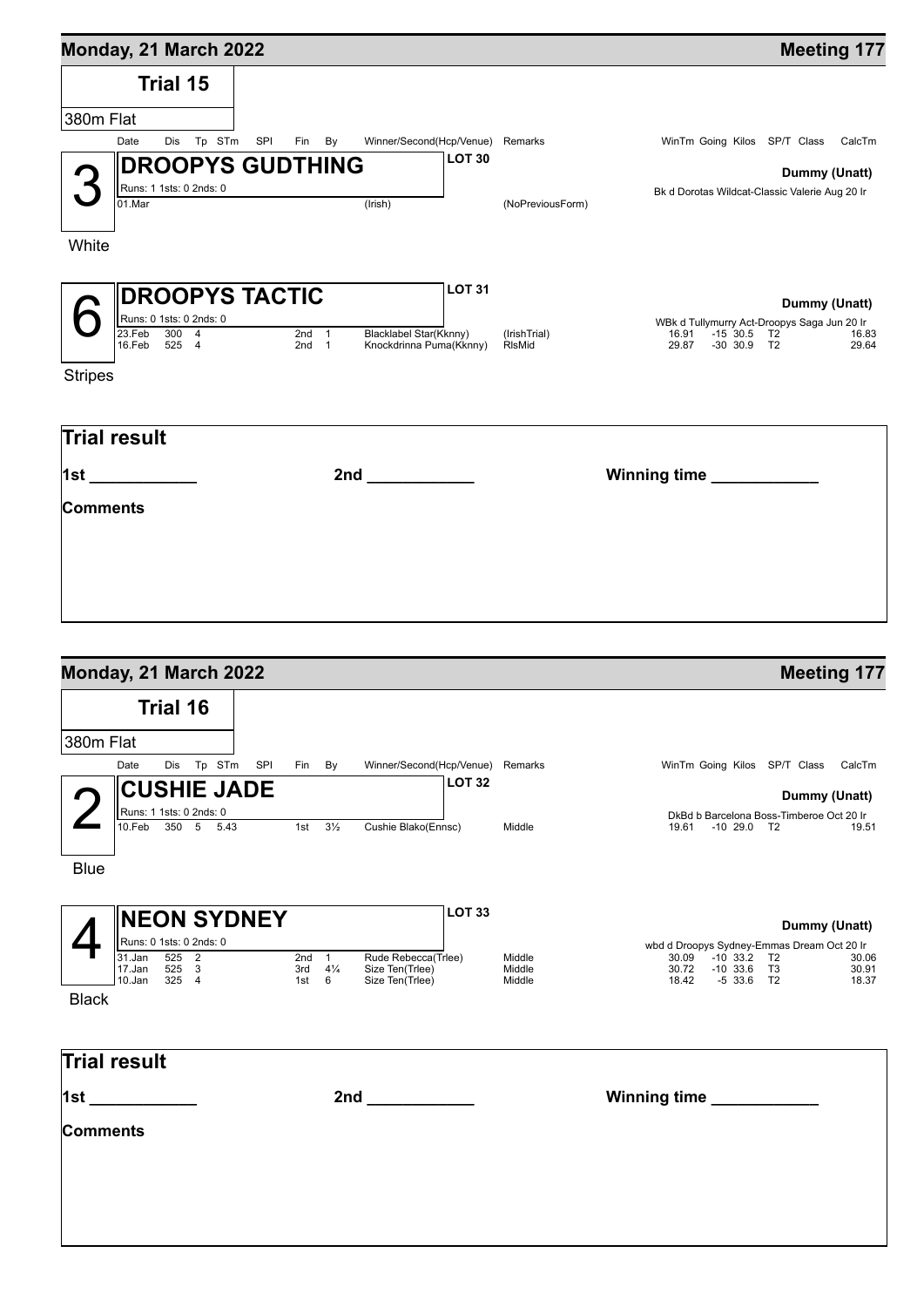| Monday, 21 March 2022             |        |                                  |                  | <b>Meeting 177</b>                           |
|-----------------------------------|--------|----------------------------------|------------------|----------------------------------------------|
| Trial 17                          |        |                                  |                  |                                              |
| 380m Flat                         |        |                                  |                  |                                              |
| Date<br>Dis Tp STm SPI            | Fin By | Winner/Second(Hcp/Venue) Remarks |                  | WinTm Going Kilos SP/T Class CalcTm          |
| <b>CIAO</b>                       |        | <b>LOT 34</b>                    |                  | Dummy (Unatt)                                |
| Runs: 0 1sts: 0 2nds: 0<br>14.Mar |        | $($ lrish $)$                    | (NoPreviousForm) | bk d Droopys Biker-Express Blackie Oct 20 Ir |
| <b>Blue</b>                       |        |                                  |                  |                                              |
| <b>SO LONG</b>                    |        | LOT <sub>35</sub>                |                  | Dummy (Unatt)                                |
| Runs: 0 1sts: 0 2nds: 0<br>14.Mar |        | (Irish)                          | (NoPreviousForm) | bk d Droopys Biker-Express Blackie Oct 20 Ir |
| Orange                            |        |                                  |                  |                                              |
| <b>Trial result</b>               |        |                                  |                  |                                              |
| 1st ____________                  |        |                                  |                  |                                              |
| <b>Comments</b>                   |        |                                  |                  |                                              |
|                                   |        |                                  |                  |                                              |
|                                   |        |                                  |                  |                                              |
|                                   |        |                                  |                  |                                              |
|                                   |        |                                  |                  |                                              |
| Mandeu Od Marsh 0000              |        |                                  |                  | $M = 4! \times 4!$                           |

| Monday, 21 March 2022                 |                                                                                                                                                                                                                                | <b>Meeting 177</b> |                                          |  |
|---------------------------------------|--------------------------------------------------------------------------------------------------------------------------------------------------------------------------------------------------------------------------------|--------------------|------------------------------------------|--|
| <b>Trial 18</b>                       |                                                                                                                                                                                                                                |                    |                                          |  |
| 380m Flat                             |                                                                                                                                                                                                                                |                    |                                          |  |
| Dis Tp STm SPI<br>Date<br>Fin By      | Winner/Second(Hcp/Venue) Remarks                                                                                                                                                                                               |                    | WinTm Going Kilos SP/T Class CalcTm      |  |
| <b>CALS FANCY</b>                     | <b>LOT 36</b>                                                                                                                                                                                                                  |                    | Dummy (Unatt)                            |  |
| Runs: 1 1sts: 0 2nds: 0               |                                                                                                                                                                                                                                |                    | Bk b Laughil Blake-Cals Talent Nov 20 Ir |  |
| 01.Mar                                | (Irish)                                                                                                                                                                                                                        | (NoPreviousForm)   |                                          |  |
| <b>Blue</b>                           |                                                                                                                                                                                                                                |                    |                                          |  |
|                                       |                                                                                                                                                                                                                                |                    |                                          |  |
|                                       | <b>LOT 37</b>                                                                                                                                                                                                                  |                    |                                          |  |
| <b>CALS TREND</b>                     |                                                                                                                                                                                                                                |                    | Dummy (Unatt)                            |  |
| Runs: 1 1sts: 0 2nds: 0<br>$01$ . Mar | (Irish)                                                                                                                                                                                                                        | (NoPreviousForm)   | Bk b Laughil Blake-Cals Talent Nov 20 Ir |  |
|                                       |                                                                                                                                                                                                                                |                    |                                          |  |
| Orange                                |                                                                                                                                                                                                                                |                    |                                          |  |
|                                       |                                                                                                                                                                                                                                |                    |                                          |  |
|                                       |                                                                                                                                                                                                                                |                    |                                          |  |
| Trial result                          |                                                                                                                                                                                                                                |                    |                                          |  |
| <u> 1st_____________</u>              | 2nd and the contract of the contract of the contract of the contract of the contract of the contract of the contract of the contract of the contract of the contract of the contract of the contract of the contract of the co |                    | Winning time _____________               |  |
| Comments                              |                                                                                                                                                                                                                                |                    |                                          |  |
|                                       |                                                                                                                                                                                                                                |                    |                                          |  |
|                                       |                                                                                                                                                                                                                                |                    |                                          |  |
|                                       |                                                                                                                                                                                                                                |                    |                                          |  |
|                                       |                                                                                                                                                                                                                                |                    |                                          |  |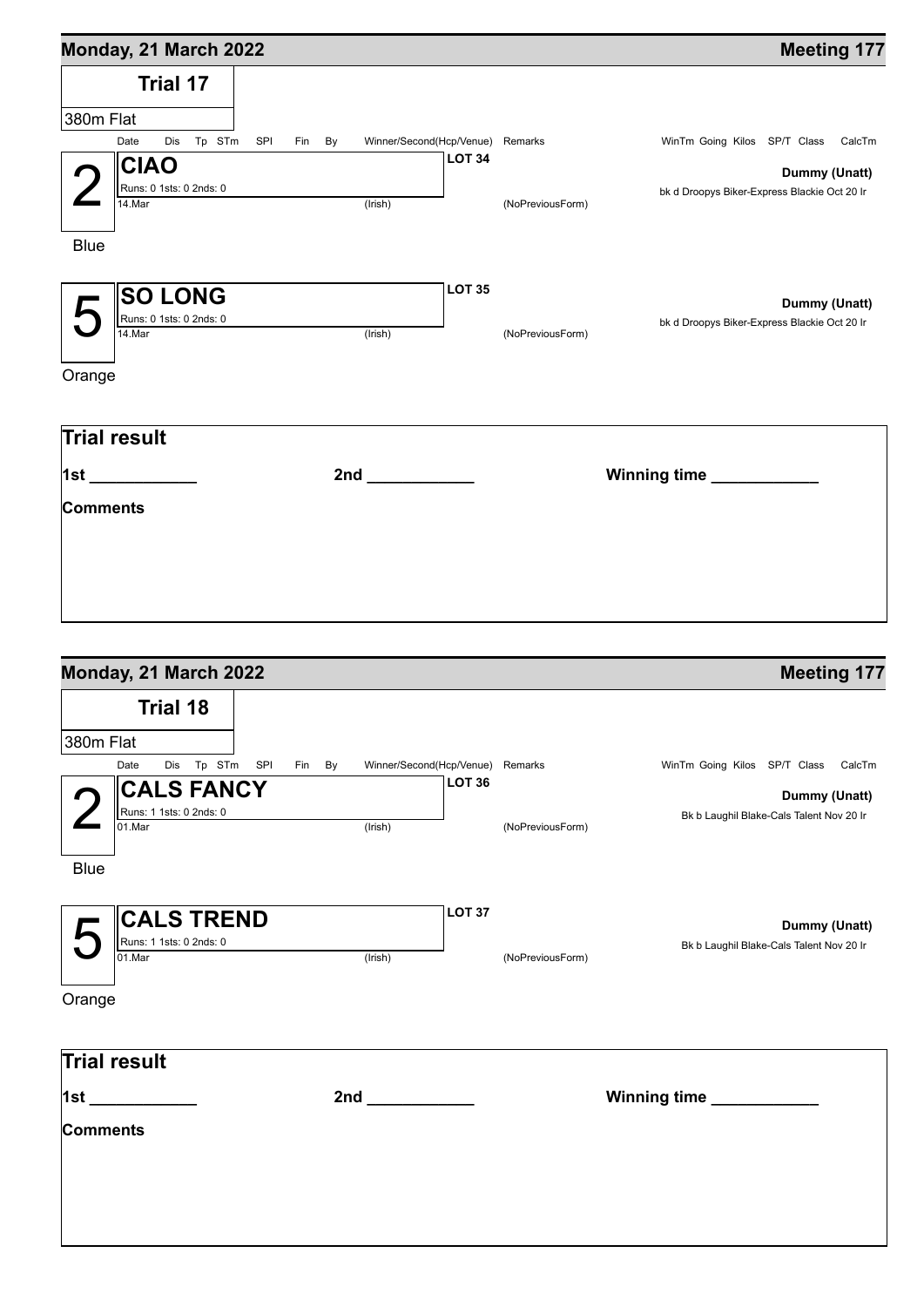| WinTm Going Kilos SP/T Class CalcTm<br>Dummy (Unatt)<br>bd d Pat C Sabbath-Easy On Jan 21 Ir<br>Dummy (Unatt)<br>be b Ballymac Best-Tamna Luna Oct 20 Ir |
|----------------------------------------------------------------------------------------------------------------------------------------------------------|
|                                                                                                                                                          |
|                                                                                                                                                          |
|                                                                                                                                                          |
|                                                                                                                                                          |
|                                                                                                                                                          |
|                                                                                                                                                          |
|                                                                                                                                                          |
|                                                                                                                                                          |
|                                                                                                                                                          |
|                                                                                                                                                          |
|                                                                                                                                                          |
|                                                                                                                                                          |
|                                                                                                                                                          |
|                                                                                                                                                          |
|                                                                                                                                                          |
| Winning time ___________                                                                                                                                 |
|                                                                                                                                                          |
|                                                                                                                                                          |
|                                                                                                                                                          |
|                                                                                                                                                          |
|                                                                                                                                                          |
|                                                                                                                                                          |
|                                                                                                                                                          |
| <b>Meeting 177</b>                                                                                                                                       |
|                                                                                                                                                          |
|                                                                                                                                                          |
| WinTm Going Kilos SP/T Class<br>CalcTm                                                                                                                   |
|                                                                                                                                                          |
|                                                                                                                                                          |
| Dummy (Unatt)                                                                                                                                            |
| f b Pat C Sabbath-Freedom Sandy Aug 20 Ir                                                                                                                |
| 16.93                                                                                                                                                    |
|                                                                                                                                                          |

| $\mathbf{F}$ SAYONORA                            |         | <b>LOT 41</b>    | Dummy (Unatt)                                |
|--------------------------------------------------|---------|------------------|----------------------------------------------|
| $\overline{\mathsf{II}}$ Runs: 0 1sts: 0 2nds: 0 |         |                  | bd b Droopys Biker-Express Blackie Oct 20 Ir |
| 14.Mar                                           | (Irish) | (NoPreviousForm) |                                              |

| .)range |
|---------|
|---------|

| <b>Trial result</b> |     |                          |
|---------------------|-----|--------------------------|
| $\vert$ 1st         | 2nd | Winning time ___________ |
| <b>Comments</b>     |     |                          |
|                     |     |                          |
|                     |     |                          |